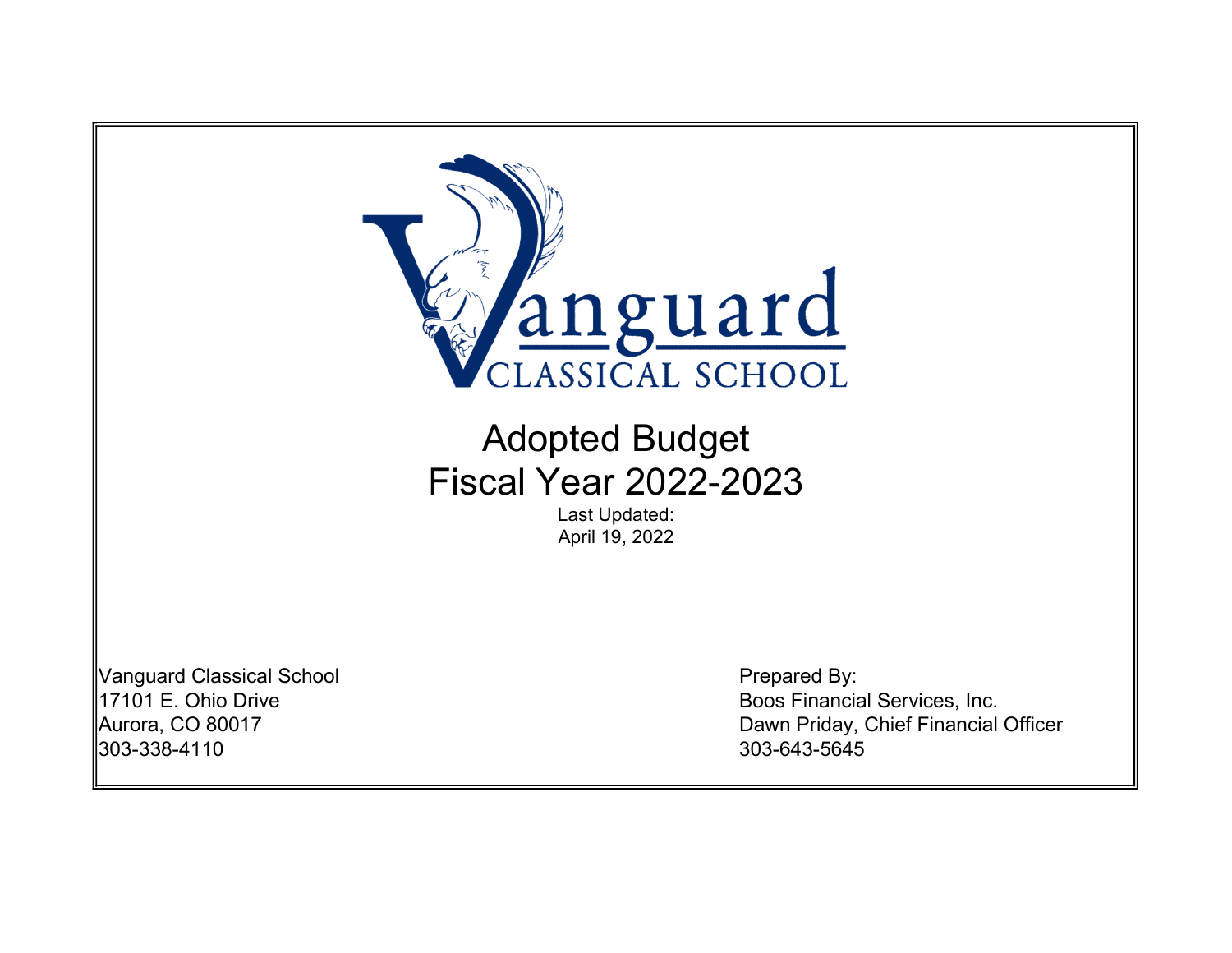|                                              | 2020-2021      | 2021-2022<br><b>Revised</b> | 2021-2022<br>Projected | 2022-2023<br>Adopted | Change<br>Adopted<br>FY23/ Revised | <b>Projected</b><br>2023 - 2024 | Projected<br>2024 - 2025 | Projected<br>2025 - 2026 | Projected<br>2026 - 2027 |
|----------------------------------------------|----------------|-----------------------------|------------------------|----------------------|------------------------------------|---------------------------------|--------------------------|--------------------------|--------------------------|
| <b>Description</b>                           | <b>Actuals</b> | <b>Budget</b>               | <b>Actuals</b>         | <b>Budget</b>        | <b>FY22</b>                        | <b>Budget</b>                   | <b>Budget</b>            | <b>Budget</b>            | <b>Budget</b>            |
| <b>BEGINNING FUND BALANCE</b>                |                |                             |                        |                      |                                    |                                 |                          |                          |                          |
| <b>Beginning Fund Balance</b>                | \$3,145,463    | \$5,006,609                 | \$5,006,609            | \$5,627,494          | \$<br>620,886                      | \$6,445,805                     | \$7,079,851              | \$7,378,605              | \$7,595,479              |
| <b>REVENUES</b>                              |                |                             |                        |                      |                                    |                                 |                          |                          |                          |
| <b>Funded Full Time Students</b>             |                |                             |                        |                      |                                    |                                 |                          |                          |                          |
| FTE / Head Count                             | 1,131          | 1.114                       | 1,114                  | 1,139                | 25                                 | 1,164                           | 1,189                    | 1,214                    | 1,239                    |
| <b>PPR</b>                                   | \$8,590.02     | \$9,300.00                  | \$9,617.36             | $$10,098.23$ \$      | 798.23                             | \$10,401.17                     | \$10,713.21              | \$11,034.61              | \$11,365.64              |
| School Finance Funding                       | 9,711,218      | 10,360,200                  | 10,713,739             | 11,501,882           | 1,141,682                          | 12,106,968                      | 12,738,007               | 13,396,012               | 14,082,034               |
| Mill Levy Funding                            | 3,162,468      | 3,236,170                   | 2,938,810              | 3,004,762            | (231, 408)                         | 3,070,713                       | 3,136,665                | 3,202,617                | 3,221,189                |
| Other APS Funding                            |                | 52,686                      | 389,808                |                      | (52,686)                           |                                 |                          |                          |                          |
| At Risk Adjustment                           | (121, 803)     | (139, 733)                  | (144, 501)             | (157, 377)           | (17, 644)                          | (167, 919)                      | (178, 951)               | (190, 494)               | (202, 569)               |
| <b>Fundraising</b>                           |                |                             |                        |                      |                                    |                                 |                          |                          |                          |
| Fundraising                                  | 1,610          | 7,332                       | 24,075                 |                      | (7, 332)                           |                                 |                          |                          |                          |
| Gifts & Donations                            | 347            | 175                         | 263                    |                      | (175)                              |                                 |                          |                          |                          |
| <b>Other Local Revenues</b>                  |                |                             |                        |                      |                                    |                                 |                          |                          |                          |
| <b>Student Activities</b>                    | 39,966         | 47,047                      | 69,599                 | 71,053               | 24,006                             | 72,508                          | 73,962                   | 75,417                   | 76,871                   |
| <b>Building Rental</b>                       |                | 615                         | 615                    |                      | (615)                              |                                 |                          |                          |                          |
| Interest Income                              | 8,548          | 3,200                       | 7,400                  | 3,200                |                                    | 3,200                           | 3,200                    | 3,200                    | 3,200                    |
| District ESY Program                         | 423            |                             |                        |                      |                                    | $\overline{a}$                  |                          |                          |                          |
| <b>Insurance Proceeds</b>                    |                | 24,000                      | 14,000                 |                      | (24,000)                           |                                 |                          |                          |                          |
| <b>Bond Funding</b>                          | 130,636        |                             |                        |                      |                                    |                                 |                          |                          |                          |
| <b>Erate Funding</b>                         |                |                             | 21,292                 | 21,292               | 21,292                             | 21,292                          | 21,292                   | 21,292                   | 21,292                   |
| <b>Refunds</b>                               | 2,111          | 3,056                       | 3,056                  |                      | (3,056)                            |                                 |                          |                          |                          |
| Miscellaneous Revenue                        |                | 4,175                       | 4,175                  |                      | (4, 175)                           |                                 |                          |                          |                          |
| <b>State and Federal Grants</b>              |                |                             |                        |                      |                                    |                                 |                          |                          |                          |
| Kindergarten FF&E                            |                | 70,198                      | 70,198                 |                      | (70, 198)                          |                                 |                          |                          |                          |
| <b>ELPA</b>                                  | 277,580        | 277,580                     | 143,424                | 143,424              | (134, 156)                         | 145.831                         | 148,238                  | 150.645                  | 153,052                  |
| <b>READ Act</b>                              | 147,123        | 210,146                     | 177,839                | 86,854               | (123, 292)                         | 86,854                          | 86,854                   | 86,854                   | 86,854                   |
| <b>State Capital Construction</b>            | 342,198        | 339,255                     | 336,733                | 325,038              | (14, 217)                          | 318,537                         | 312,166                  | 305,923                  | 299,805                  |
| <b>State Share Mitigation</b>                | 138,672        |                             | 176,614                |                      |                                    |                                 |                          |                          |                          |
| Non-Employer PERA Contributions              |                | 130.000                     | 130.000                | 130.000              | $\overline{a}$                     | 130,000                         | 130,000                  | 130,000                  | 130,000                  |
| CDE SHP Grant                                | 21,915         | 296,962                     | 296,962                | 296,962              | (1)                                |                                 |                          |                          |                          |
| Title II                                     | 40,354         | 40,288                      | 40,294                 | 40,288               |                                    | 40,288                          | 40,288                   | 40.288                   | 40,288                   |
| Title IV                                     | 19,792         | 22,508                      | 27,752                 | 22,508               | $\blacksquare$                     | 22,508                          | 22,508                   | 22,508                   | 22,508                   |
| COVID Relief Funds (CRF)                     | 557,084        |                             |                        |                      |                                    |                                 |                          |                          |                          |
| COVID Relief Funds (CRF) - At Risk           | 132,241        |                             |                        |                      |                                    |                                 |                          |                          |                          |
| ESSER I Funds                                | 200,792        | 4,597                       | 4,597                  |                      | (4,597)                            |                                 |                          |                          |                          |
| <b>ESSER II Funds</b>                        | 323,271        | 563,251                     | 514,482                | 56,118               | (507, 133)                         |                                 |                          |                          |                          |
| <b>ESSER III Funds</b>                       | $\blacksquare$ | 944,397                     | 641,824                | 922,178              | (22, 219)                          | 833,667                         |                          |                          |                          |
| <b>SCCGP Funds</b>                           |                | 60,000                      | 60,000                 | 81,062               | 21,062                             | 81,101                          | 81,136                   |                          |                          |
| <b>TOTAL REVENUES</b>                        | 15,136,545     | 16,558,105                  | 16,663,049             | 16,549,244           | (8, 861)                           | 16,765,549                      | 16,615,367               | 17,244,262               | 17,934,524               |
|                                              |                |                             |                        |                      |                                    |                                 |                          |                          |                          |
| <b>Beginning Fund Balance &amp; Revenues</b> | 18,282,008     | 21,564,714                  | 21,669,658             | 22,176,738           | 612,024                            | 23,211,354                      | 23,695,218               | 24,622,867               | 25,530,004               |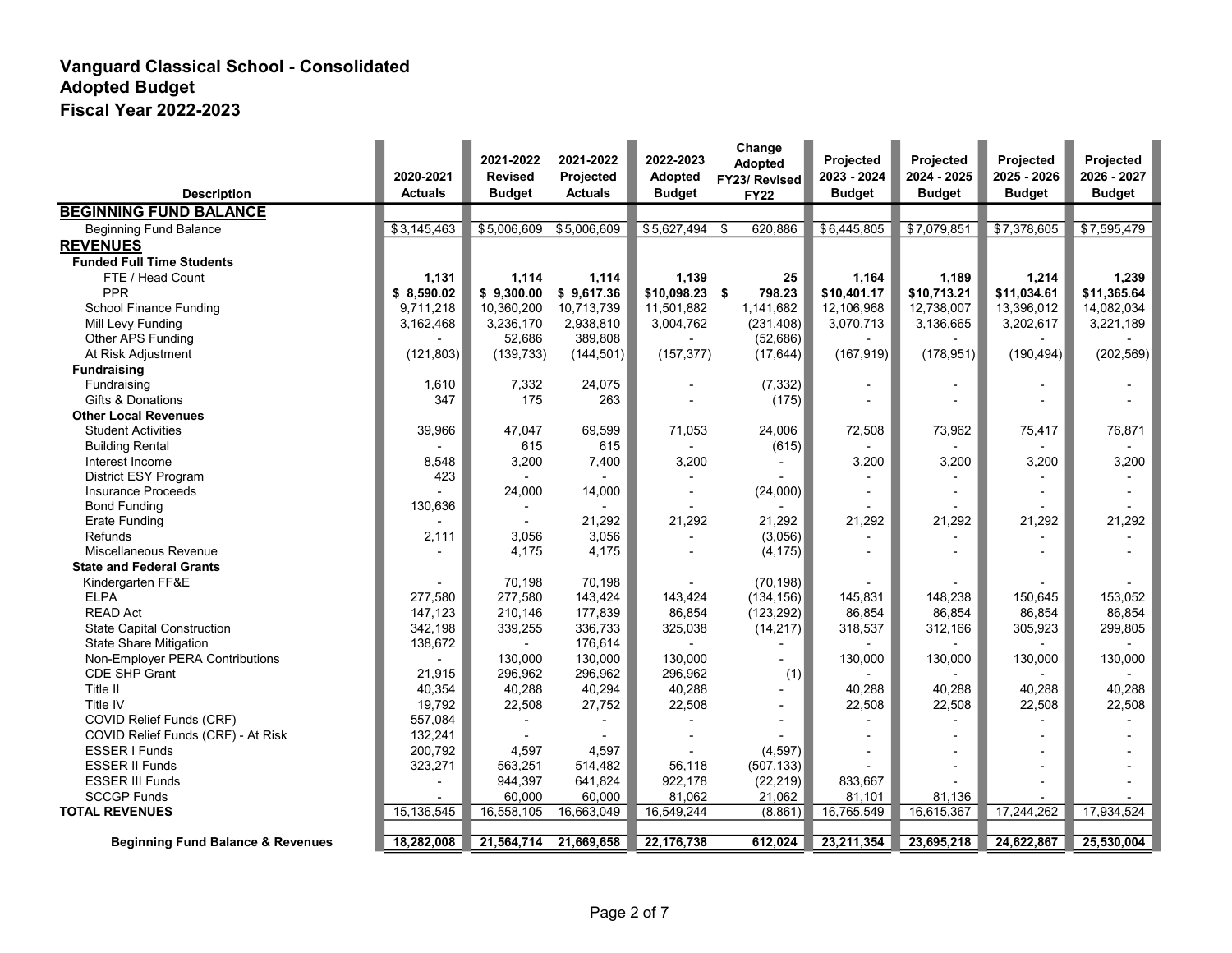| <b>Description</b>                             | 2020-2021<br><b>Actuals</b> | 2021-2022<br><b>Revised</b><br><b>Budget</b> | 2021-2022<br>Projected<br><b>Actuals</b> | 2022-2023<br><b>Adopted</b><br><b>Budget</b> | Change<br><b>Adopted</b><br>FY23/ Revised<br><b>FY22</b> | <b>Projected</b><br>2023 - 2024<br><b>Budget</b> | Projected<br>2024 - 2025<br><b>Budget</b> | Projected<br>2025 - 2026<br><b>Budget</b> | Projected<br>2026 - 2027<br><b>Budget</b> |
|------------------------------------------------|-----------------------------|----------------------------------------------|------------------------------------------|----------------------------------------------|----------------------------------------------------------|--------------------------------------------------|-------------------------------------------|-------------------------------------------|-------------------------------------------|
| <b>EXPENDITURES</b>                            |                             |                                              |                                          |                                              |                                                          |                                                  |                                           |                                           |                                           |
| Salaries:                                      |                             |                                              |                                          |                                              |                                                          |                                                  |                                           |                                           |                                           |
| Teachers                                       | 2,830,848                   | 3,350,800                                    | 3,224,900                                | 3,693,000                                    | 342,200                                                  | 3,823,386                                        | 3,939,056                                 | 4,110,697                                 | 4,234,987                                 |
| <b>Substitute Teachers</b>                     | 61,844                      | 91,100                                       | 119,300                                  | 101,800                                      | 10,700                                                   | 105,363                                          | 108,524                                   | 111,780                                   | 115,133                                   |
| <b>Special Education Teachers</b>              | 646,389                     | 632,000                                      | 604,100                                  | 565,600                                      | (66, 400)                                                | 585,396                                          | 602,958                                   | 621.047                                   | 639,678                                   |
| Special Education Para's/ESL                   | 326,661                     | 378,500                                      | 369,900                                  | 390,000                                      | 11,500                                                   | 403,650                                          | 415,760                                   | 428,232                                   | 441,079                                   |
| <b>Instructional Aides</b>                     | 477,080                     | 142,300                                      | 162,300                                  | 127,400                                      | (14,900)                                                 | 174,750                                          | 638,354                                   | 657,505                                   | 677,230                                   |
| <b>Total Student Support Services</b>          | 111,552                     | 108.100                                      | 103,800                                  | 402,100                                      | 294,000                                                  | 701,006                                          | 722,036                                   | 804,088                                   | 828,211                                   |
| Administration                                 | 555,907                     | 546.100                                      | 540,900                                  | 461,300                                      | (84, 800)                                                | 477,446                                          | 491,769                                   | 506.522                                   | 521,718                                   |
| <b>Operational Support Services</b>            | 205,850                     | 255,000                                      | 221,100                                  | 378,100                                      | 123,100                                                  | 445,829                                          | 474,653                                   | 488,893                                   | 503,560                                   |
| <b>Administrative Assistants</b>               | 199,143                     | 227,300                                      | 239,570                                  | 287,900                                      | 60,600                                                   | 303,115                                          | 317,049                                   | 326,561                                   | 336,358                                   |
| <b>Performance Bonus</b>                       |                             | 217,050                                      | 217,050                                  | 100,000                                      | (117,050)                                                | 100,000                                          | 100,000                                   | 100,000                                   | 100,000                                   |
| <b>Total Salaries</b>                          | 5,415,275                   | 5,948,250                                    | 5.802.920                                | 6,507,200                                    | 558,950                                                  | 7,119,939                                        | 7,810,159                                 | 8,155,325                                 | 8,397,953                                 |
|                                                | 36%                         | 36%                                          | 35%                                      | 39%                                          |                                                          | 42%                                              | 47%                                       | 47%                                       | 47%                                       |
| <b>Percentage of Revenues</b>                  |                             |                                              |                                          |                                              |                                                          |                                                  |                                           |                                           |                                           |
| <b>Stipend &amp; Bonus:</b><br><b>Stipends</b> |                             | 40.881                                       | 44,606                                   |                                              |                                                          |                                                  |                                           |                                           | 115,774                                   |
| <b>Retention Bonus</b>                         | 12,300<br>6.000             | 10.000                                       | 10,000                                   | 105,950<br>15.000                            | 65,069<br>5,000                                          | 105,950<br>10.700                                | 109,129<br>10.700                         | 112,402<br>10.700                         | 10.700                                    |
| <b>Total Stipend &amp; Bonus</b>               | 18,300                      | 50,881                                       | 54,606                                   | 120,950                                      | 70,069                                                   | 116,650                                          | 119,829                                   | 123,102                                   | 126,474                                   |
|                                                |                             |                                              |                                          |                                              |                                                          |                                                  |                                           |                                           |                                           |
| <b>Benefits:</b>                               |                             |                                              |                                          |                                              |                                                          |                                                  |                                           |                                           |                                           |
| <b>Health Benefits</b>                         | 435,576                     | 460,100                                      | 460,100                                  | 501,509                                      | 41,409                                                   | 528,722                                          | 576,307                                   | 628,175                                   | 684,710                                   |
| PERA/Medicare                                  | 1,226,753                   | 1,340,806                                    | 1,309,157                                | 1,514,532                                    | 173,726                                                  | 1,689,743                                        | 1,891,302                                 | 2,015,797                                 | 2,118,320                                 |
| Non-Employer PERA Contributions                |                             | 130,000                                      | 130,000                                  | 130,000                                      |                                                          | 130,000                                          | 130,000                                   | 130,000                                   | 130,000                                   |
| <b>Total Benefits</b>                          | 1,662,329                   | 1,930,906                                    | 1,899,257                                | 2,146,041                                    | 215,135                                                  | 2,348,465                                        | 2,597,609                                 | 2,773,972                                 | 2,933,031                                 |
| <b>Percentage of Salaries</b>                  | 31%                         | 32%                                          | 33%                                      | 33%                                          |                                                          | 33%                                              | 33%                                       | 34%                                       | 35%                                       |
| <b>Total Salaries &amp; Benefits</b>           | 7,095,903                   | 7,930,037                                    | 7,756,783                                | 8,774,191                                    | 844,154                                                  | 9,585,054                                        | 10,527,597                                | 11,052,399                                | 11,457,458                                |
| <b>Percentage of Revenues</b>                  | 47%                         | 48%                                          | 47%                                      | 53%                                          |                                                          | 57%                                              | 63%                                       | 64%                                       | 64%                                       |
| <b>INSTRUCTIONAL</b>                           |                             |                                              |                                          |                                              |                                                          |                                                  |                                           |                                           |                                           |
| <b>Purchased Services</b>                      |                             |                                              |                                          |                                              |                                                          |                                                  |                                           |                                           |                                           |
| <b>Professional Education Services</b>         | 1,092                       | 36,000                                       | 36,000                                   | 36,000                                       | $\overline{a}$                                           | 37,080                                           | 38,192                                    | 39,338                                    | 40,518                                    |
| Substitutes - Kelly Services                   | 1,001                       | 50,000                                       | 25,000                                   | 50,000                                       | ÷,                                                       | 51,500                                           | 53,045                                    | 54,636                                    | 56,275                                    |
| <b>SPED Services</b>                           | 74,095                      | 157,900                                      | 157,900                                  | 157,900                                      |                                                          | 157,900                                          | 162,637                                   | 167,516                                   | 172,542                                   |
| Professional Development Fees & Travel         | 11,590                      | 6,000                                        | 8,700                                    | 11,000                                       | 5,000                                                    | 9,270                                            | 9,548                                     | 9,835                                     | 10,130                                    |
| <b>Equipment Rentals - Copiers</b>             | 109,300                     | 54,715                                       | 57,920                                   | 66,000                                       | 11,285                                                   | 67,000                                           | 68,000                                    | 69,000                                    | 70,000                                    |
| <b>Contracted Field Trips</b>                  | 540                         | 25,480                                       | 25,480                                   | 25,480                                       | $\overline{\phantom{a}}$                                 | 26,244                                           | 27,032                                    | 27,843                                    | 28,678                                    |
| <b>Extended School Day Program</b>             |                             |                                              |                                          |                                              | $\overline{a}$                                           |                                                  |                                           |                                           |                                           |
| <b>Concurrent Enrollment</b>                   | 8,494                       | 15,000                                       | 7.600                                    | 15,000                                       |                                                          | 15,000                                           | 15,000                                    | 15,000                                    | 15,000                                    |
| <b>Supplies and Materials</b>                  |                             |                                              |                                          |                                              |                                                          |                                                  |                                           |                                           |                                           |
| Books & Materials - Instructional              | 49,479                      | 295,869                                      | 295,869                                  | 206,073                                      | (89, 796)                                                | 206,073                                          | 163,073                                   | 163,073                                   | 163,073                                   |
| Instructional Technology                       | (9, 418)                    | 135,210                                      | 135,210                                  | 112,550                                      | (22,660)                                                 | 109,550                                          | 106,200                                   | 216,550                                   | 112,572                                   |
| <b>Bond Tech Expenditures</b>                  | 54,316                      | 71,047                                       | 71,047                                   |                                              | (71, 047)                                                |                                                  |                                           |                                           |                                           |
| <b>Student Activities</b>                      | 14,425                      | 106,800                                      | 111,800                                  | 67,626                                       | (39, 174)                                                | 69,655                                           | 71,744                                    | 73,897                                    | 76,114                                    |
| <b>Instructional FF&amp;E</b>                  |                             | 70,198                                       | 70,198                                   |                                              | (70, 198)                                                |                                                  |                                           |                                           |                                           |
| <b>Total Instructional</b>                     | 314,914                     | 1,024,219                                    | 1,002,724                                | 747,629                                      | (276, 590)                                               | 749,272                                          | 714,472                                   | 836.688                                   | 744.902                                   |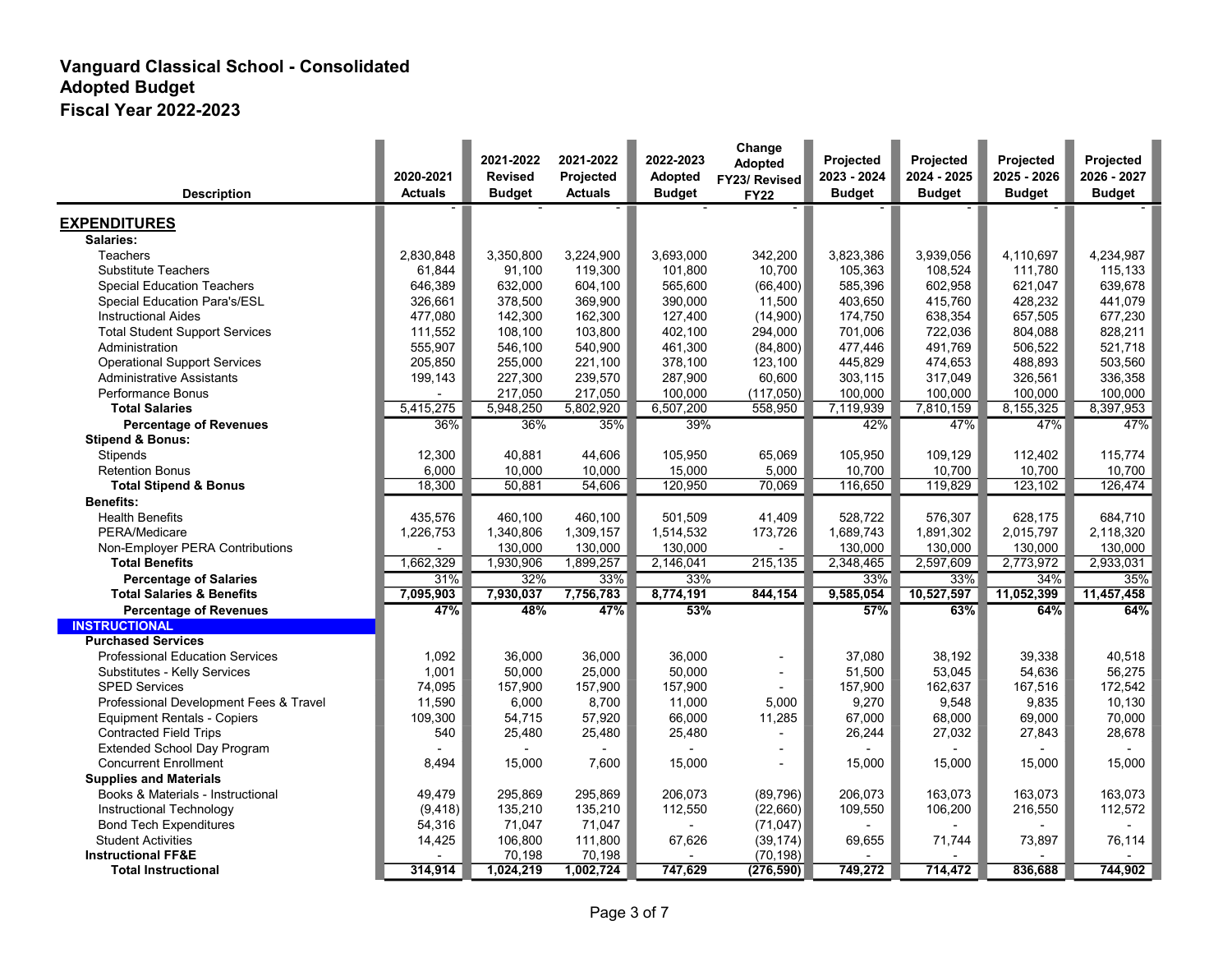| <b>Description</b>                           | 2020-2021<br><b>Actuals</b> | 2021-2022<br><b>Revised</b><br><b>Budget</b> | 2021-2022<br>Projected<br><b>Actuals</b> | 2022-2023<br><b>Adopted</b><br><b>Budget</b> | Change<br>Adopted<br>FY23/ Revised<br><b>FY22</b> | Projected<br>2023 - 2024<br><b>Budget</b> | Projected<br>2024 - 2025<br><b>Budget</b> | Projected<br>2025 - 2026<br><b>Budget</b> | Projected<br>2026 - 2027<br><b>Budget</b> |
|----------------------------------------------|-----------------------------|----------------------------------------------|------------------------------------------|----------------------------------------------|---------------------------------------------------|-------------------------------------------|-------------------------------------------|-------------------------------------------|-------------------------------------------|
| <b>SUPPORTING SERVICES</b>                   |                             |                                              |                                          |                                              |                                                   |                                           |                                           |                                           |                                           |
| <b>Support Operations Purchased Services</b> |                             |                                              |                                          |                                              |                                                   |                                           |                                           |                                           |                                           |
| <b>Business Services</b>                     | 156,550                     | 162,250                                      | 161,292                                  | 167,743                                      | 5,494                                             | 172,776                                   | 177,959                                   | 183,298                                   | 188,797                                   |
| <b>Technology Services Outsourced</b>        | 2,472                       | 7,200                                        | 7,200                                    | 7,416                                        | 216                                               | 7.638                                     | 7.868                                     | 8,104                                     | 8,347                                     |
| <b>ACCO Contracted Services</b>              | 2,066                       | 1,500                                        | 1,500                                    | 1,500                                        |                                                   |                                           |                                           |                                           |                                           |
| Other Contracted Services - Support          | 3,864                       |                                              |                                          |                                              |                                                   |                                           |                                           |                                           |                                           |
| Advertising/Marketing                        | 33,271                      | 80,000                                       | 80.000                                   | 108.350                                      | 28,350                                            | 82.400                                    | 84,872                                    | 87,418                                    | 90,041                                    |
| Dues & Fees                                  | 14,608                      | 42,000                                       | 42,000                                   | 43,260                                       | 1,260                                             | 44,558                                    | 45,895                                    | 47,271                                    | 48,690                                    |
| <b>Business Services</b>                     |                             |                                              |                                          |                                              |                                                   |                                           |                                           |                                           |                                           |
| Banking                                      | 594                         | 3,390                                        | 3,390                                    | 3,390                                        |                                                   | 3,492                                     | 3,596                                     | 3.704                                     | 3,815                                     |
| Payroll / Benefits Services                  | 22,287                      | 29,110                                       | 30,569                                   | 32,098                                       | 2,988                                             | 33,061                                    | 34.052                                    | 35,074                                    | 36,126                                    |
| Audit / Tax Services                         | 8,900                       | 9,650                                        | 9,650                                    | 9,425                                        | (225)                                             | 9,725                                     | 10,017                                    | 10,317                                    | 10,627                                    |
| <b>Legal Services</b>                        | 7,152                       | 59,500                                       | 70,000                                   | 50,000                                       | (9,500)                                           | 51,500                                    | 53,045                                    | 54,636                                    | 56,275                                    |
| <b>District Services</b>                     |                             |                                              |                                          |                                              |                                                   |                                           |                                           |                                           |                                           |
| Aurora Public Schools District Admin Fee     | 205,571                     | 259,005                                      | 267,843                                  | 267,843                                      | 8,838                                             | 302,674                                   | 318,450                                   | 334,900                                   | 352,051                                   |
| Aurora Public Schools Other Fees             | 213,948                     | 212,160                                      | 219,733                                  | 228,523                                      | 16,363                                            | 235,378                                   | 242,440                                   | 249,713                                   | 257,204                                   |
| <b>District Fee SPED Services</b>            | 477,698                     | 523,710                                      | 523,710                                  | 559,627                                      | 35,917                                            | 591,834                                   | 625,470                                   | 660,591                                   | 697,257                                   |
| <b>Human Resources</b>                       |                             |                                              |                                          |                                              |                                                   |                                           |                                           |                                           |                                           |
| <b>Background Checks</b>                     | 1,003                       | 2,800                                        | 3,800                                    | 3,000                                        | 200                                               | 3,000                                     | 3,000                                     | 3,000                                     | 3,000                                     |
| Unemployment Insurance                       | 17,887                      | 17,997                                       | 17,573                                   | 14,992                                       | (3,005)                                           | 15,627                                    | 16,052                                    | 16,632                                    | 17,124                                    |
| <b>Workers Comp Insurance</b>                | 24,261                      | 28,640                                       | 28,640                                   | 29,499                                       | 859                                               | 31,469                                    | 32,436                                    | 33,410                                    | 34,413                                    |
| Advertising / Recruiting / Other             | 25,281                      | 11,500                                       | 58,626                                   | 61,000                                       | 49,500                                            | 19,000                                    | 15,000                                    | 15,000                                    | 15,000                                    |
| <b>Property Related Services</b>             |                             |                                              |                                          |                                              |                                                   |                                           |                                           |                                           |                                           |
| Utilities/Water/Waste Removal                | 130,079                     | 152,200                                      | 178,100                                  | 156,600                                      | 4,400                                             | 156.766                                   | 161.469                                   | 166.313                                   | 171,302                                   |
| Repairs & Maintenance Facility/Grounds       | 310.508                     | 476,957                                      | 529,357                                  | 326,731                                      | (150, 226)                                        | 379,216                                   | 387,611                                   | 402,187                                   | 403,191                                   |
| <b>Facility Lease</b>                        | 2,239,368                   | 2,109,098                                    | 2,108,848                                | 2,233,689                                    | 124,591                                           | 2,323,280                                 | 2,368,144                                 | 2,414,586                                 | 2,462,671                                 |
| <b>Bond Fees</b>                             | 3,844                       | 10,601                                       | 28,185                                   | 10,800                                       | 200                                               | 10,750                                    | 10,650                                    | 10,500                                    | 10,400                                    |
| Shared Cost of West Kitchen                  | 51,525                      | 17,340                                       |                                          | 17,340                                       |                                                   | 17,340                                    |                                           |                                           |                                           |
| Liability Insurance - Property               | 101,059                     | 74,962                                       | 74,576                                   | 77,559                                       | 2.597                                             | 79,886                                    | 82.282                                    | 84,751                                    | 87,293                                    |
| Telephone/Internet                           | 6,522                       | 79,600                                       | 102,800                                  | 23,600                                       | (56,000)                                          | 24,308                                    | 25,037                                    | 25,788                                    | 26,562                                    |
| <b>Facility Projects</b>                     | 163,896                     | 636,640                                      | 777,899                                  | 148,300                                      | (488, 340)                                        | 23,500                                    | 23,500                                    | 23,500                                    | 23,500                                    |
| Non-Capital Furniture, Fixtures & Equipment  | 28,626                      | 89,358                                       | 91,558                                   | 22,720                                       | (66, 638)                                         | 12,500                                    | 10,800                                    | 10,720                                    | 10,720                                    |
| <b>Supplies and Materials</b>                |                             |                                              |                                          |                                              |                                                   |                                           |                                           |                                           |                                           |
| <b>Staff Appreciation</b>                    | 24,430                      | 35,300                                       | 40,000                                   | 36,300                                       | 1,000                                             | 37,389                                    | 38,511                                    | 39,666                                    | 40,856                                    |
| Supplies & Materials - Office                | 38,010                      | 42,750                                       | 50,000                                   | 49,780                                       | 7,030                                             | 51,273                                    | 52,812                                    | 54,396                                    | 56,028                                    |
| <b>Total Operations &amp; Support</b>        | 4,315,280                   | 5,175,217                                    | 5,506,849                                | 4,691,086                                    | (484, 131)                                        | 4,720,340                                 | 4,830,967                                 | 4,975,477                                 | 5,111,289                                 |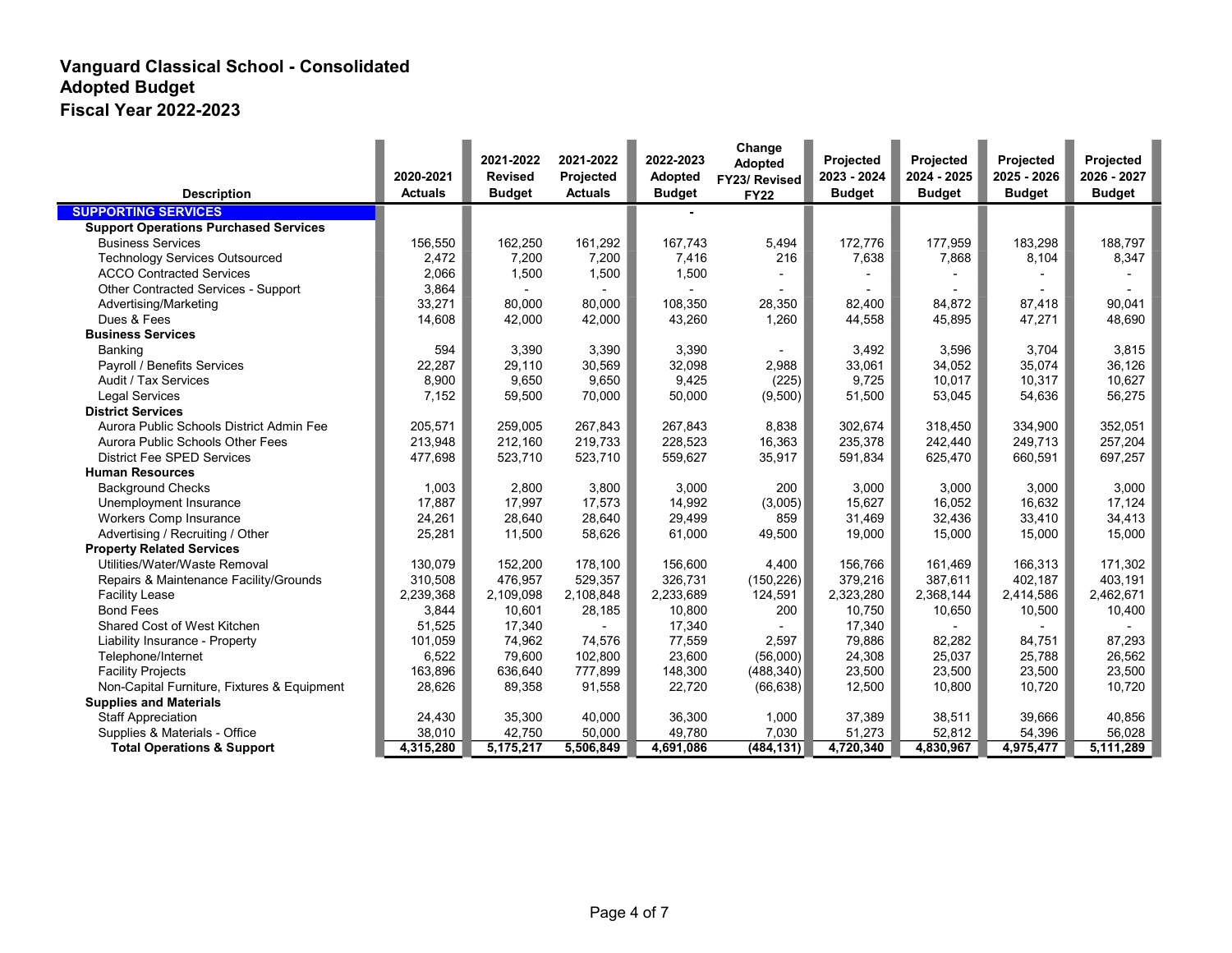| <b>Description</b>                        | 2020-2021<br><b>Actuals</b> | 2021-2022<br><b>Revised</b><br><b>Budget</b> | 2021-2022<br>Projected<br><b>Actuals</b> | 2022-2023<br>Adopted<br><b>Budget</b> | Change<br>Adopted<br>FY23/ Revised<br><b>FY22</b> | Projected<br>2023 - 2024<br><b>Budget</b> | Projected<br>2024 - 2025<br><b>Budget</b> | Projected<br>2025 - 2026<br><b>Budget</b> | Projected<br>2026 - 2027<br><b>Budget</b> |
|-------------------------------------------|-----------------------------|----------------------------------------------|------------------------------------------|---------------------------------------|---------------------------------------------------|-------------------------------------------|-------------------------------------------|-------------------------------------------|-------------------------------------------|
| <b>Grants</b>                             |                             |                                              |                                          |                                       |                                                   |                                           |                                           |                                           |                                           |
| <b>CDE SHP Grant</b>                      |                             |                                              |                                          |                                       |                                                   |                                           |                                           |                                           |                                           |
| Salary                                    | 21,915                      | 204,200                                      | 169,000                                  | 210,200                               | 6,000                                             |                                           |                                           |                                           |                                           |
| <b>Benefits</b>                           |                             | 37,267                                       | 30,842                                   | 38,362                                | 1,095                                             |                                           |                                           |                                           |                                           |
| <b>Purchased Professional Services</b>    |                             | 40,950                                       | 89,310                                   | 35,290                                | (5,660)                                           | $\overline{a}$                            |                                           |                                           |                                           |
| <b>Professional Development</b>           |                             | 10,851                                       | 4,115                                    | 9,415                                 | (1,436)                                           |                                           |                                           |                                           |                                           |
| Supplies & Materials                      |                             | 3,695                                        | 3,695                                    | 3,695                                 |                                                   | $\overline{\phantom{a}}$                  |                                           |                                           |                                           |
| <b>Total CDE SHP Grant</b>                | 21,915                      | 296,962                                      | 296,962                                  | 296,962                               | (1)                                               |                                           |                                           |                                           |                                           |
| <b>Title II</b>                           |                             |                                              |                                          |                                       |                                                   |                                           |                                           |                                           |                                           |
| <b>Salaries</b>                           | 5,250                       |                                              |                                          | 5,250                                 | 5,250                                             | 5,250                                     | 5,250                                     | 5,250                                     | 5,250                                     |
| Purchased Services- Prof. Ed. Services    | 21,664                      | 11,927                                       | 11,965                                   |                                       | (11, 927)                                         |                                           |                                           |                                           |                                           |
| <b>Professional Development</b>           | 12,499                      | 25,708                                       | 28,329                                   | 20,693                                | (5,015)                                           | 20,693                                    | 20,693                                    | 20.693                                    | 20,693                                    |
| Supplies & Materials                      | 941                         | 2,653                                        |                                          | 14,345                                | 11,692                                            | 14,345                                    | 14,345                                    | 14,345                                    | 14,345                                    |
| <b>Total Title II</b>                     | 40,354                      | 40,288                                       | 40,294                                   | 40,288                                |                                                   | 40,288                                    | 40,288                                    | 40,288                                    | 40,288                                    |
| <b>Title IV</b>                           |                             |                                              |                                          |                                       |                                                   |                                           |                                           |                                           |                                           |
| <b>Professional Development</b>           |                             |                                              |                                          |                                       |                                                   |                                           |                                           |                                           |                                           |
| <b>Purchased Services</b>                 | 249                         | 300                                          | 2,328                                    |                                       | (300)                                             |                                           |                                           |                                           |                                           |
| Community Service - Field Trip            |                             |                                              |                                          |                                       |                                                   |                                           |                                           |                                           |                                           |
| Supplies & Materials                      | 19,543                      | 22,208                                       | 25,424                                   | 22,508                                | 300                                               | 22,508                                    | 22,508                                    | 22.508                                    | 22,508                                    |
| <b>Total Title IV</b>                     | 19,792                      | 22,508                                       | 27,752                                   | 22,508                                |                                                   | 22,508                                    | 22,508                                    | 22,508                                    | 22,508                                    |
| <b>READ Act</b>                           |                             |                                              |                                          |                                       |                                                   |                                           |                                           |                                           |                                           |
| Salaries/Stipends                         | 15,558                      |                                              |                                          | 32,300                                | 32,300                                            | 32,300                                    | 32,300                                    | 32,300                                    | 32,300                                    |
| <b>Benefits</b>                           | 3,524                       |                                              |                                          | 7,442                                 | 7,442                                             | 7,442                                     | 7,442                                     | 7,442                                     | 7,442                                     |
| Books & Materials - Instructional         | 128,042                     | 210,146                                      | 177,839                                  | 47,112                                | (163, 034)                                        | 47,112                                    | 47,112                                    | 47,112                                    | 47,112                                    |
| Supplies & Materials                      |                             |                                              |                                          |                                       |                                                   |                                           |                                           |                                           |                                           |
| <b>Total Read Act</b>                     | 147,123                     | 210,146                                      | 177,839                                  | 86,854                                | (123, 292)                                        | 86,854                                    | 86,854                                    | 86,854                                    | 86,854                                    |
| <b>COVID Relief Funds (CRF)</b>           |                             |                                              |                                          |                                       |                                                   |                                           |                                           |                                           |                                           |
| Salary                                    | 78,208                      |                                              |                                          |                                       |                                                   |                                           |                                           |                                           |                                           |
| Stipends                                  | 20,725                      |                                              |                                          |                                       |                                                   |                                           |                                           |                                           |                                           |
| <b>Benefits</b>                           | 27,916                      |                                              |                                          |                                       |                                                   |                                           |                                           |                                           |                                           |
| Instructional Technology                  | 196,756                     |                                              |                                          |                                       |                                                   |                                           |                                           |                                           |                                           |
| <b>Instructional Materials</b>            | 50,256                      |                                              |                                          |                                       |                                                   |                                           |                                           |                                           |                                           |
| <b>Purchased Services</b>                 | 30,310                      |                                              |                                          |                                       |                                                   |                                           |                                           |                                           |                                           |
| Professional Development                  | 4.620                       |                                              |                                          |                                       |                                                   |                                           |                                           |                                           |                                           |
| Furniture, Fixtures & Equipment           | 75,936                      |                                              | $\overline{\phantom{a}}$                 |                                       |                                                   | $\overline{a}$                            |                                           |                                           |                                           |
| Supplies & Materials                      | 72,358                      | $\blacksquare$                               | $\overline{\phantom{a}}$                 | $\overline{\phantom{a}}$              | $\overline{\phantom{a}}$                          | $\overline{a}$                            |                                           |                                           |                                           |
| <b>Total COVID Relief Funds (CRF)</b>     | 557,084                     | $\blacksquare$                               | $\blacksquare$                           |                                       | $\blacksquare$                                    | ٠                                         |                                           |                                           | $\blacksquare$                            |
| <b>COVID Relief Funds (CRF) - At Risk</b> |                             |                                              |                                          |                                       |                                                   |                                           |                                           |                                           |                                           |
| Salary                                    | 132,241                     |                                              | $\blacksquare$                           |                                       | $\overline{\phantom{a}}$                          | $\blacksquare$                            |                                           |                                           |                                           |
| Total COVID Relief Funds (CRF) - At Risk  | 132,241                     | ä,                                           |                                          | $\overline{a}$                        |                                                   |                                           | $\blacksquare$                            |                                           |                                           |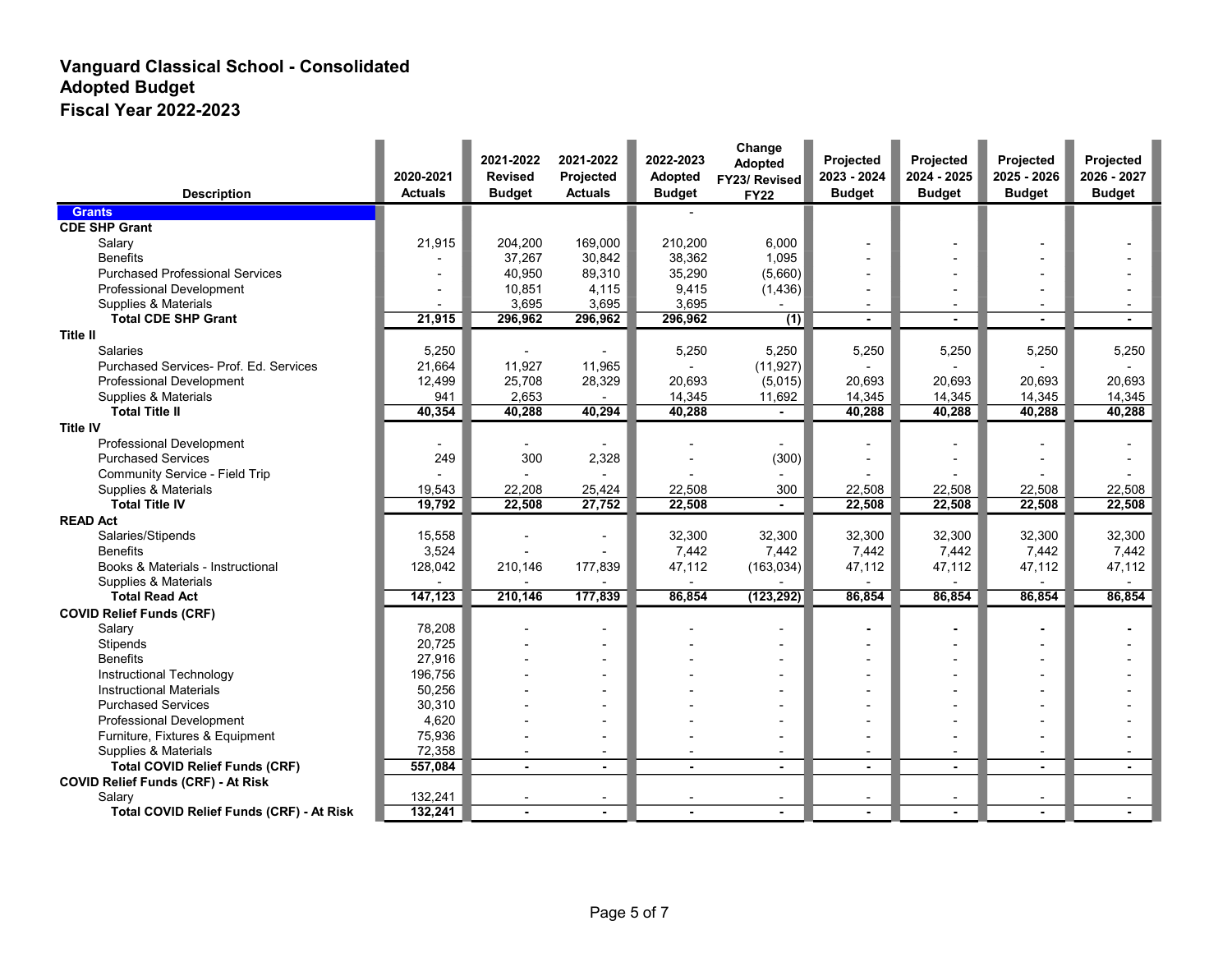|                                               | 2020-2021                | 2021-2022<br><b>Revised</b> | 2021-2022<br>Projected | 2022-2023<br><b>Adopted</b> | Change<br>Adopted<br>FY23/ Revised | Projected<br>2023 - 2024 | Projected<br>2024 - 2025 | Projected<br>2025 - 2026 | Projected<br>2026 - 2027 |
|-----------------------------------------------|--------------------------|-----------------------------|------------------------|-----------------------------|------------------------------------|--------------------------|--------------------------|--------------------------|--------------------------|
| <b>Description</b>                            | <b>Actuals</b>           | <b>Budget</b>               | <b>Actuals</b>         | <b>Budget</b>               | <b>FY22</b>                        | <b>Budget</b>            | <b>Budget</b>            | <b>Budget</b>            | <b>Budget</b>            |
| <b>ESSER I Funds</b>                          |                          |                             |                        |                             |                                    |                          |                          |                          |                          |
| Salary                                        | 24,974                   |                             |                        |                             |                                    |                          |                          |                          |                          |
| <b>Benefits</b>                               | 5,626                    |                             |                        |                             |                                    |                          |                          |                          |                          |
| Instructional Technology                      | 26,867                   |                             |                        |                             |                                    |                          |                          |                          |                          |
| <b>Purchased Services</b>                     | 31,226                   |                             |                        |                             |                                    |                          |                          |                          |                          |
| Furniture, Fixtures & Equipment               | 110,316                  |                             |                        |                             |                                    |                          |                          |                          |                          |
| Supplies & Materials                          | 1.782                    | 4,597                       | 4,597                  |                             | (4, 597)                           | $\overline{\phantom{a}}$ |                          |                          |                          |
| <b>Total ESSER I Funds</b>                    | 200,792                  | 4,597                       | 4,597                  |                             | (4, 597)                           |                          |                          |                          |                          |
| <b>ESSER II Funds</b>                         |                          |                             |                        |                             |                                    |                          |                          |                          |                          |
| Salary                                        | 96,917                   | 162,200                     | 127,900                | 52,652                      | (109, 548)                         |                          |                          |                          |                          |
| <b>Benefits</b>                               | 9,146                    | 35,700                      | 28,969                 | 3,466                       | (32, 233)                          |                          |                          |                          |                          |
| Instructional Technology                      | 192,001                  | 74,911                      | 113,984                |                             | (74, 911)                          |                          |                          |                          |                          |
| <b>Purchased Services</b>                     | 23,834                   | 258,259                     | 237,209                |                             | (258, 259)                         |                          |                          |                          |                          |
| Supplies & Materials                          | 1,373                    | 32.181                      | 6,420                  | $\blacksquare$              | (32, 181)                          | $\overline{\phantom{a}}$ |                          |                          |                          |
| <b>Total ESSER II Funds</b>                   | 323,271                  | 563,251                     | 514,482                | 56,118                      | (507, 133)                         |                          |                          |                          |                          |
| <b>ESSER III Funds</b>                        |                          |                             |                        |                             |                                    |                          |                          |                          |                          |
| Salary                                        |                          | 365,100                     | 346,100                | 512,600                     | 147,500                            | 482,512                  |                          |                          |                          |
| <b>Benefits</b>                               |                          | 82,092                      | 78,392                 | 117,535                     | 35,443                             | 100,252                  |                          |                          |                          |
| Instructional Technology                      |                          |                             | 79,475                 |                             |                                    |                          |                          |                          |                          |
| <b>Purchased Services</b>                     |                          |                             | 109,243                | 262,880                     | 262,880                            |                          |                          |                          |                          |
| Furniture, Fixtures & Equipment               | $\overline{\phantom{0}}$ |                             | 10,280                 |                             |                                    |                          |                          |                          |                          |
| Supplies & Materials                          | $\overline{a}$           | 497.205                     | 18,334                 | 29,163                      | (468, 042)                         | 250.904                  |                          |                          |                          |
| <b>Total ESSER III Funds</b>                  | $\blacksquare$           | 944.397                     | 641,824                | 922,178                     | (22, 219)                          | 833,667                  |                          |                          |                          |
| <b>School Corp Counselor Grant</b>            |                          |                             |                        |                             |                                    |                          |                          |                          |                          |
| Salary                                        |                          | 44.900                      | 31,123                 | 55,000                      | 10,100                             | 56,925                   | 58,633                   |                          |                          |
| <b>Benefits</b>                               |                          | 10,170                      | 7,049                  | 17,985                      | 7,815                              | 18,785                   | 19,525                   |                          |                          |
| <b>Purchased Services</b>                     |                          |                             | 13,440                 | 3,000                       | 3,000                              | 4,250                    | 2,979                    |                          |                          |
| Supplies & Materials                          |                          | 207                         | 2,388                  | 1,077                       | 870                                |                          |                          |                          |                          |
| <b>Professional Development</b>               |                          | 4,723                       | 6,000                  | 4,000                       | (723)                              | 1,141                    |                          |                          |                          |
| <b>Total SCCGP Grant</b>                      |                          | 60,000                      | 60,000                 | 81,062                      | 21,062                             | 81,101                   | 81,136                   |                          |                          |
| <b>Total Grants</b>                           | 1,442,571                | 2,142,149                   | 1,763,750              | 1,505,970                   | (636, 179)                         | 1,064,419                | 230,787                  | 149,650                  | 149,650                  |
| <b>FOOD SERVICE EXPENSE</b>                   |                          |                             |                        |                             |                                    |                          |                          |                          |                          |
| Contracted Services/Nutrition Admin (APS Fee) | 9,795                    | 12,057                      | 12,057                 | 12,057                      | $\overline{a}$                     | 12,418                   | 12,791                   | 13,175                   | 13,570                   |
| <b>Total Food Service</b>                     | 9,795                    | 12,057                      | 12,057                 | 12,057                      |                                    | 12,418                   | 12,791                   | 13,175                   | 13,570                   |
| <b>TOTAL EXPENDITURES GENERAL</b>             | 13,178,465               | 16,283,679                  | 16,042,163             | 15,730,933                  | (552, 746)                         | 16,131,503               | 16,316,613               | 17,027,388               | 17,476,869               |
|                                               |                          |                             |                        |                             | (0)                                |                          |                          |                          |                          |